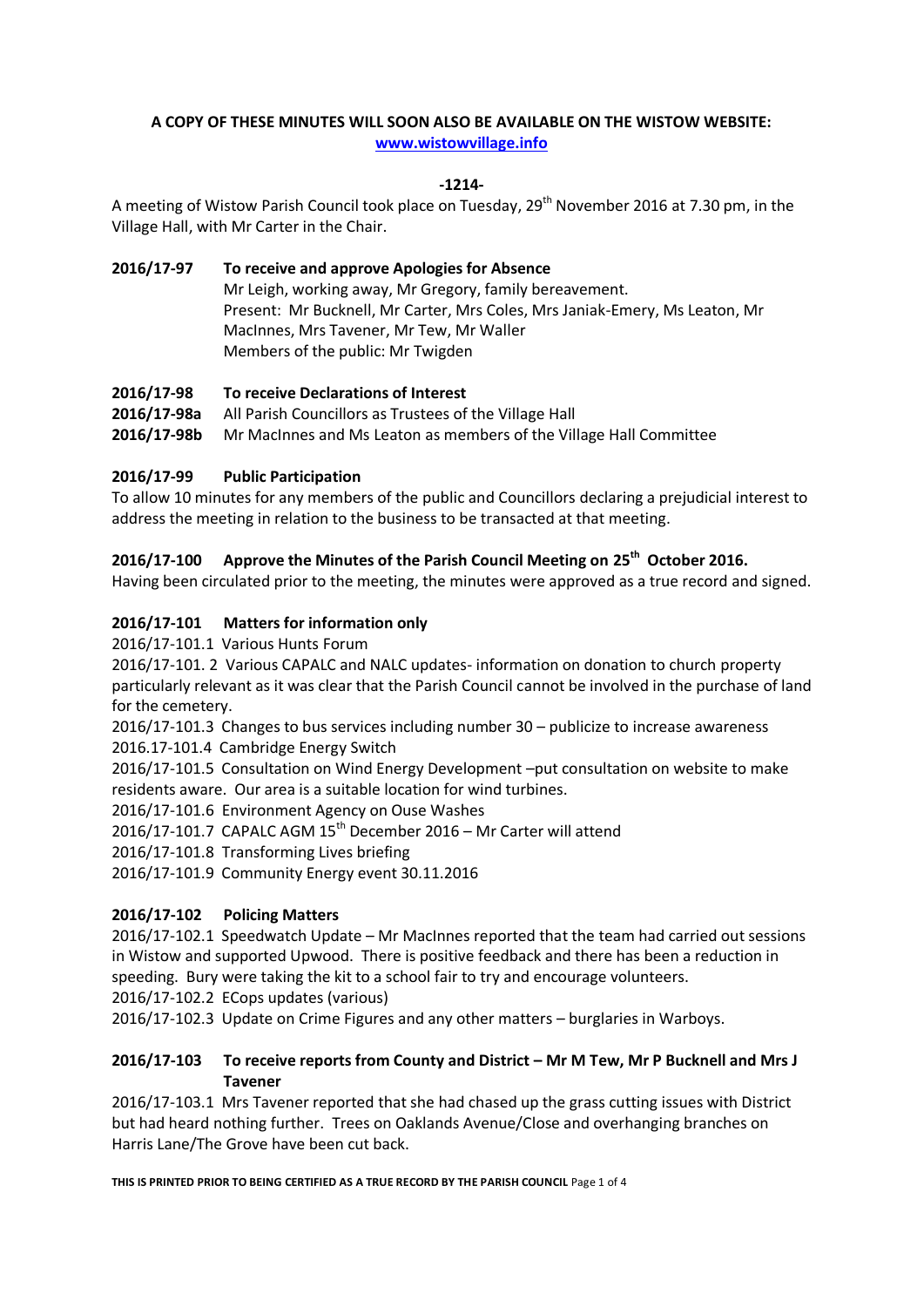2016/17-103.2 Mr Tew reported that Devolution had been passed and was going ahead with effect from May 2017. Winter gritting routes had changed and he suggested that we persevere with the possibility of paying to have the hill gritted. District Carers hubs will open on 16<sup>th</sup> January 2017 between 11.30 and 3.30.

2016/17-103.3 Mr Bucknell informed us of another consultation – Design guide for development which is open until 12<sup>th</sup> December 2016. Parking charges review has been suspended. Trees are available and wood land planting is being encouraged.

### **2016/17-104 Finance**

a) to approve the Financial Statement and Cashflow for November, the clerk would amend to show expected expenditure with new salary and expected playground expenditure.

| b) to approve payment of following amounts     |         |
|------------------------------------------------|---------|
| Playground rent                                | £100.00 |
| P Coles Salary and Expenses                    | £259.47 |
| Further invoices had been received as follows: |         |
| Wicksteed, playground inspection               | £72.00  |
| Ray Burton Services. Clearing brambles         | £350.00 |

The Clerk explained that Mr Burton had been asked to provide a quote to clear the brambles from Bridge Street to the bridge but proceeded with the work without quoting. She had spoken with Mr Burton regarding procedures and Mr Carter would also speak to him.

**2016/17-104** c) To discuss the budget and decide on our precept for 2017/18. Mr Carter proposed and Mr MacInnes seconded 5% increase on the precept. It was unanimously agreed. It was resolved to ask for £11550. This will reflect expected expenditure on winter gritting, items highlighted in the safety inspection on the playground and increase in clerk's salary. Funds are already allocated to any necessary streetlight replacement and the MVAS.

#### **2016/17-105 Correspondence**

2016/17-105.1 Copy of letter from Mr Bentley, regarding trees, for information only as Mr Bentley is going to apply to get a TPO lifted.

2016/17-105.2 Boundary Review final recommendations

#### **2016/17-106 To consider any Planning Applications received and planning related issues** 2016/17-106.1 None

2016/17-106.2 Alterations to listed building, Mr Carter will visit the residents.

2-16/17-106.3 Introduction from planning advisory group, for information only

#### **016/17-107 Highways Report/Traffic Matters**

2016/17-107.1 Progress with MVAS purchase, MS Leaton and Mr Leigh, Mr Leigh was not at the meeting but he had met up with Highways and was in contact with the Company to finalise arrangements. He would report back as soon as he had all the figures available.

2016/17-107.2 Any outstanding highways issues. Mr Tew reported that the hill was on the schedule for resurfacing and it would probably be in the Spring.

2016/17-107.3 Gritting the hill and report on condition of grit bins. Mr Leigh and Mr Carter had inspected the grit bins and they were ready to use. Mr Carter would check the Toll. 2016/17-107.4 Tour of Cambridgeshire – now not changing route due to costs.

**THIS IS PRINTED PRIOR TO BEING CERTIFIED AS A TRUE RECORD BY THE PARISH COUNCIL** Page 2 of 4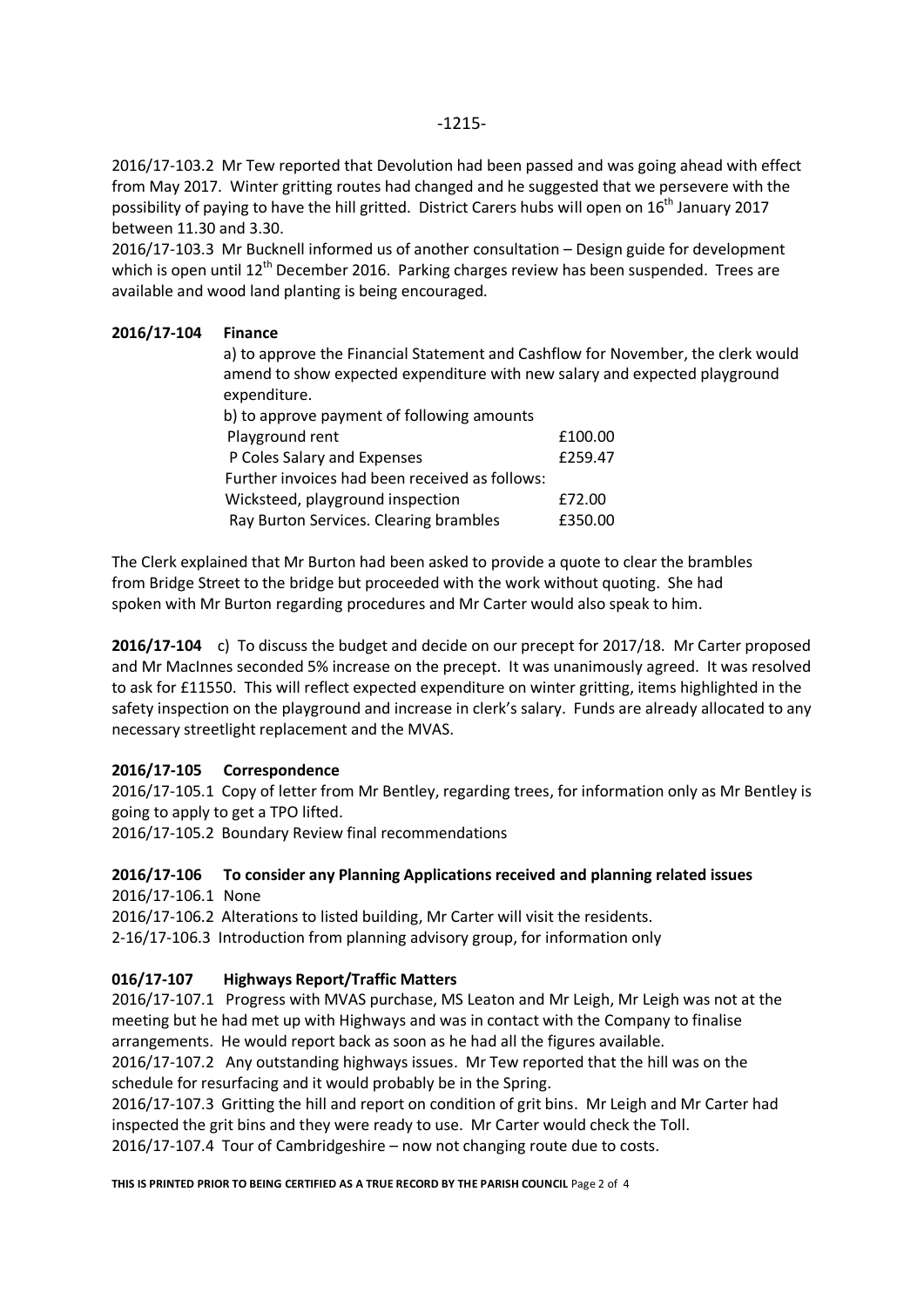### **2016/17-108 Maintenance Issues**

## **2016/17-108.1 Playground – update on works and grant application, Mr Carter and Mr MacInnes.**

As a result of the annual inspection Mr MacInnes and Mr Carter were revisiting the grant application to include the slide. They will identify urgent and non urgent jobs with a view to instructing someone to carry out the urgent jobs, the rest to be done over the winter.

2016/17-108.2 Playground inspection carried out on Wednesday,  $16<sup>th</sup>$  November. The report had been circulated and was being dealt with, see above. Playground rota/risk assessment forms were still outstanding for September from Mr Gregory , November, Ms Leaton had brought them with her and December Mr Carter

2016/17-108.3 CGM had quoted for a 1 year and 3 year contract. Substantial savings were available would be held for the period of the contract. There had been no real issues this year and it was therefore resolved the grant CGM a three year contract.

2016/17-108.4 Playground hedge and allotment hedge cuts, the allotment would be left this year, Mr Burton would be instructed to cut the playground hedge prior to the end of February when the nesting season starts in order to avoid growth of the brambles.

2016/17-108.5 Grass cutting and overhanging trees on The Grove and Oaklands Avenue, these had now been dealt with.

## **2016/17-109 Administration Matters**

2016/17-109.1 Feedback from 4 Parishes meeting, and input from and to neighbouring parishes. The message from the meeting was all about sharing knowledge. The last meeting was a strong start to working together and it has been suggested that a member of each Parish Council attends the other Parishes' meetings.

2016/17-109.2 Streetlighting, problems in obtaining response from BB, ongoing problems in Manor Street. The Clerk asked whether it was worth contacting our MP as the service from Balfour Beatty's admin team is so poor. Mr Carter asked Mr Tew to obtain a copy of the contract and if he was unable to, then we could consider requesting it under the Freedom of Information act. 2016/17-109.3 Training, dates confirmed as  $7<sup>th</sup>$ , 14<sup>th</sup> and 21<sup>st</sup> February, we have 2 guests from other Councils. The Clerk asked for guidance on cost sharing and it was agreed to split the costs pro rata. 2016/17-109.4 Parish Council Conference  $18<sup>th</sup>$  November 2016. Mr Tew reported that it had been an interesting meeting and that clustering featured.

#### **2016/17-110 Working Parties Feedback and Updates**

 a- Litter Mr MacInnes Mrs Tavener had brought a supply of bags for the playground. There had been some flytipping on the Raveley Road but it had been cleared.

b- Countryside Mr Gregory, a foot bridge is broken on the footpath to Broughton. Mr Carter will identify which one and the Clerk will email the Broughton Clerk.

c- Village Hall, Mr MacInnes/Ms Leaton a meeting will need to be held shortly to identify the needs of the village and to decide on the way forward.

**THIS IS PRINTED PRIOR TO BEING CERTIFIED AS A TRUE RECORD BY THE PARISH COUNCIL** Page 3 of 4